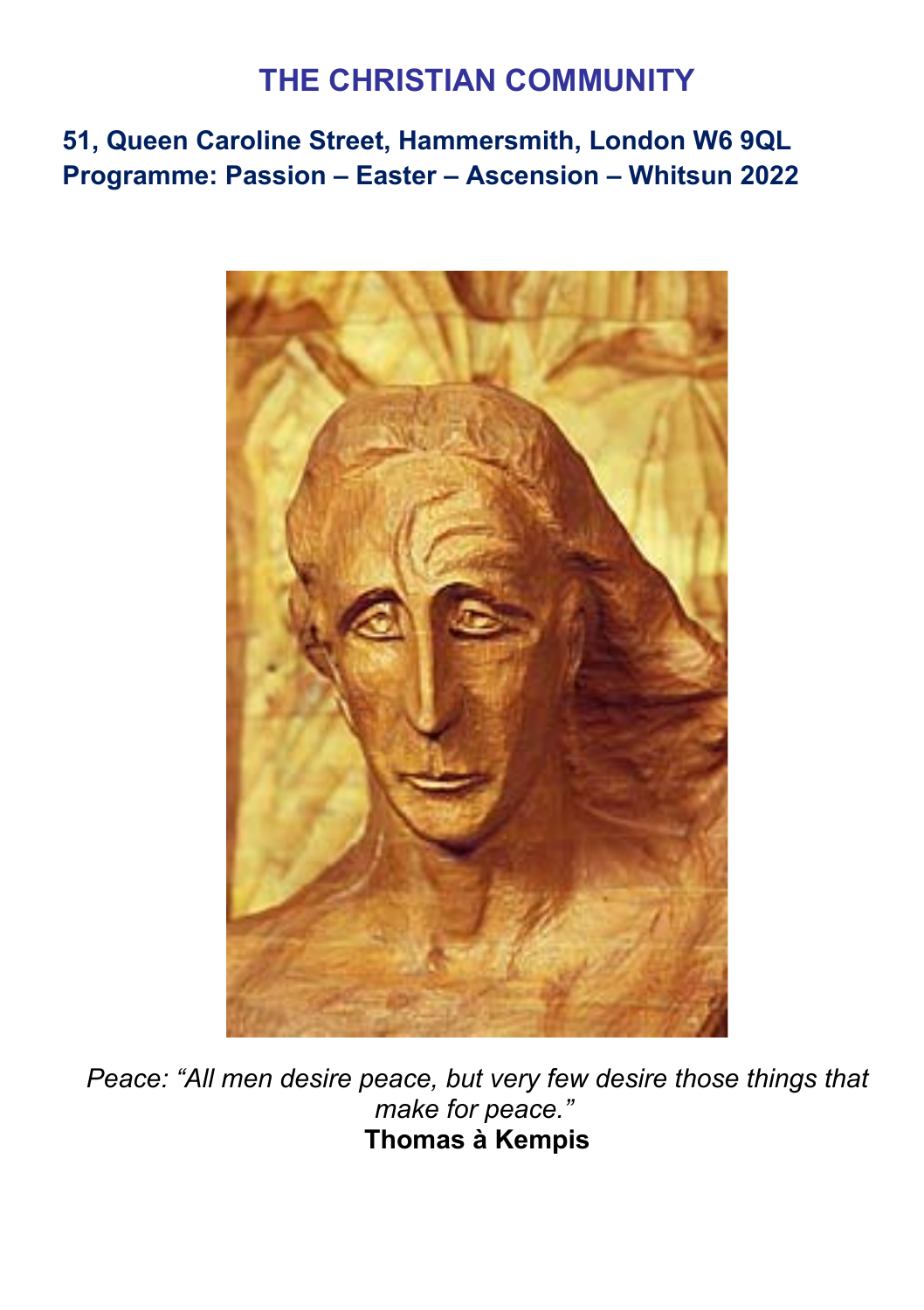### **DIRECTORY**

#### **PRIEST for LONDON: Rev. Peter van Breda**

### **Mobile: 07762 880521 Home: 020 8780 5193 e-mail: peter.vanbreda@mac.com**

**Lenker for UK: Rev. Tom Ravetz 07749 662717**

| Secretary: |         | <b>Michael Beaumont</b>   | 020 8748 8388 |
|------------|---------|---------------------------|---------------|
|            | e-mail: | ccsecretary@btconnect.com |               |

Treasurers: Calin and Catalina Saftoiu

#### **DIRECTORS of the CHARITY COMPANY**

Bridget Johnstone, Calin and Catalina Saftoiu, Louise Madsen, Louise Sofair, Tom Ravetz, Peter van Breda

#### **MEMBERS of the CHURCH COUNCIL**

Bridget Johnstone (chair), Erma Thomas, Jean Flynn, Jocelyn Gill, Jennifer Stiasny, Jutta Teigeler, Louise Sofair, Margitta Ogundare, Peter van Breda, Simon Pelling, Terence Farrar

#### **AREAS of RESPONSIBILITY**

| Council Chair:                | <b>Bridget Johnstone</b> |
|-------------------------------|--------------------------|
| Door Steward:                 |                          |
| <b>Festival Group:</b>        | Louise Sofair            |
| Flowers:                      | (help invited)           |
| Garden Co-ordinator:          | <b>Tom Ryder</b>         |
| Housekeeper:                  | Eliana Restino           |
| Ironing:                      | Louise Sofair            |
| Library:                      | Margitta Ogundare        |
| Maintenance:                  | <b>Michael Beaumont</b>  |
| Music:                        | Carmen Long              |
| <b>Office Administration:</b> | <b>Alicia Fediow</b>     |
| Servers:                      | <b>Bridget Johnstone</b> |
| Vestry:                       | <b>Michael Beaumont</b>  |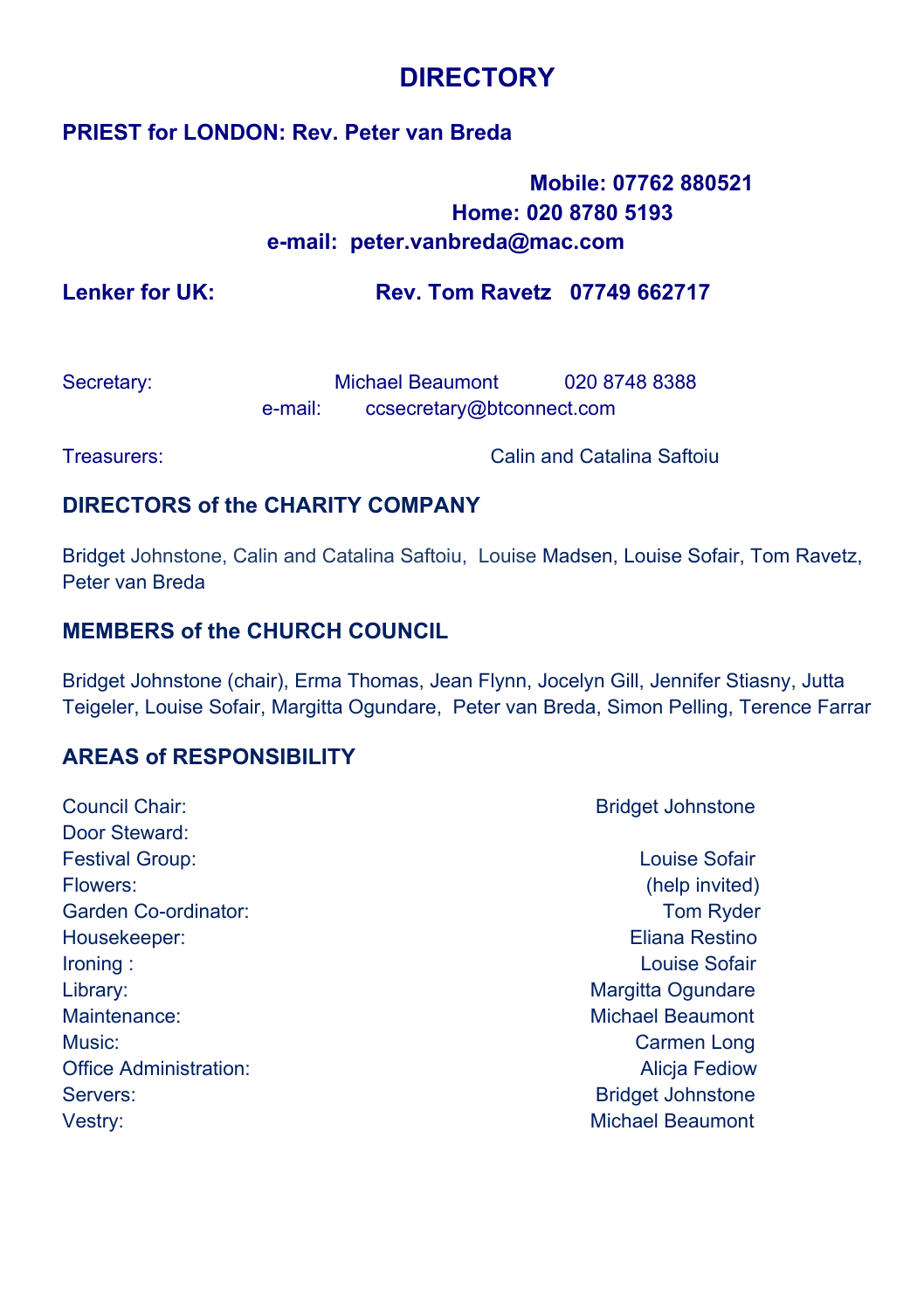**THE ACT OF CONSECRATION OF MAN Sunday 10.30 hrs Thursday 11.00 hrs Sunday service for children (by arrangement)**

# **CALENDAR of EVENTS**

## **PASSIONTIDE**

**(Sunday 20<sup>th</sup> March to Saturday 16<sup>th</sup> April)** 

### **SUNDAY 20th March**

- 10:30 hrs The Act of Consecration of Man
- 12:00 hrs Talk: The hard road leading to Golgotha

Rev. Peter van Breda

### **SUNDAY 27th March**

- 10:30 hrs The Act of Consecration of Man
- 12:00 hrs Talk: Humanity's path to Christ in a time of crisis

Rev. Tom Ravetz

### **SUNDAY 3rd April**

- 10:30 hrs The Act of Consecration of Man
- 12:00 hrs Talk: The betrayal of Judas

Rev. Peter van Breda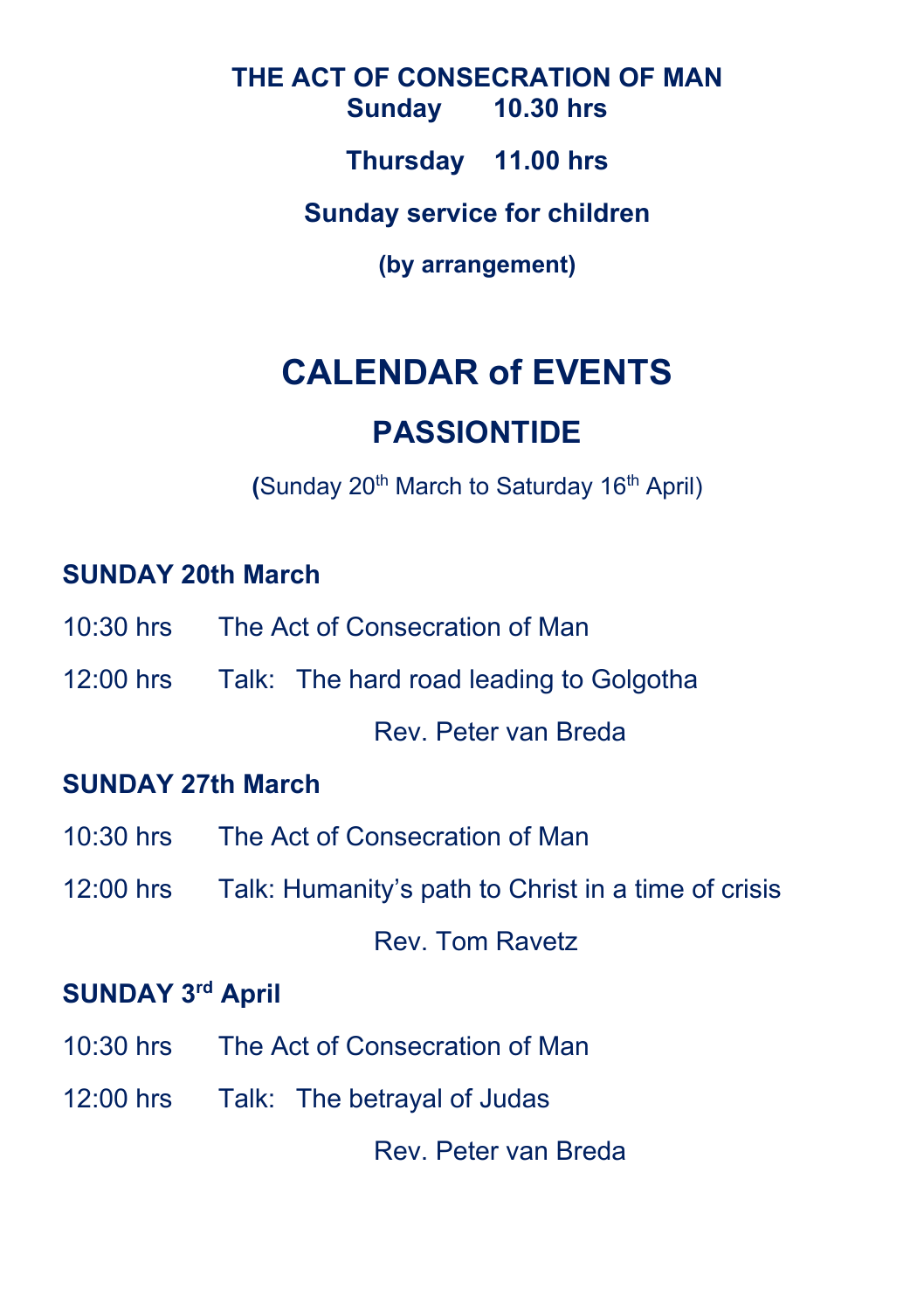# **HOLY WEEK**

### **PALM SUNDAY 10th April**

- 10:30 hrs The Act of Consecration of Man
- 12:00 hrs Talk: And Jesus wept

Rev. Peter van Breda

### **MONDAY 11th April**

11.00 hrs The Act of Consecration of Man

# **TUESDAY 12th April**

The Act of Consecration of Man

# **WEDNESDAY 13th April**<br>11.00 hrs. The Act of Co

The Act of Consecration of Man

### **MAUNDY THURSDAY 14th April**

11.00 hrs The Act of Consecration of Man

### **GOOD FRIDAY 15th April**

11.00 hrs The Act of Consecration of Man 15.00 hrs And darkness fell over Jerusalem

### **HOLY SATURDAY 16th April**

11.00 hrs The Act of Consecration of Man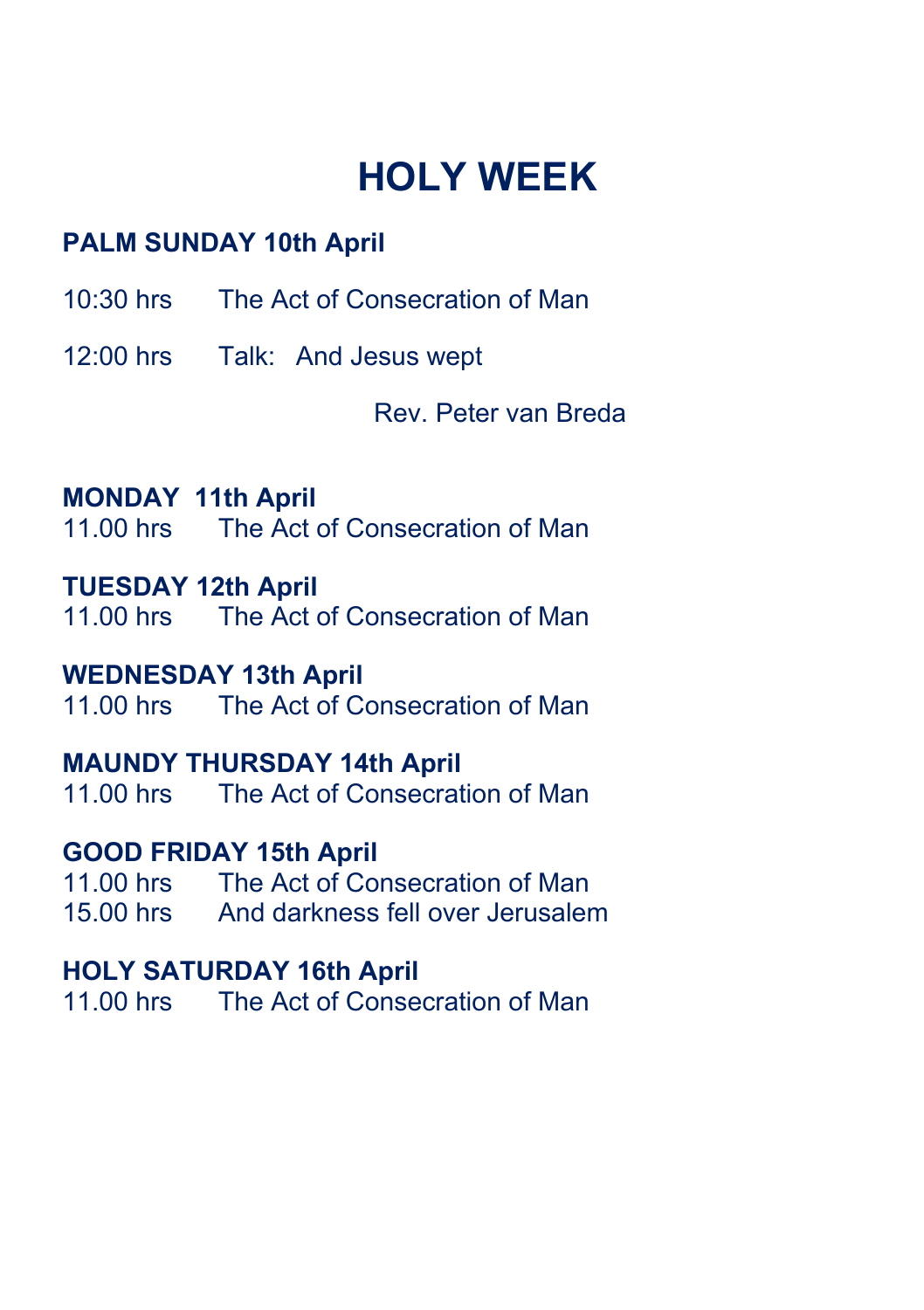# **EASTER**

### **(Sunday 17th April to Wednesday 25th May)**

### **EASTER SUNDAY 17th April**

- 10.30 hrs The Act of Consecration of Man<br>12.00 hrs Talk: Mary Magdalene at the to
- Talk: Mary Magdalene at the tomb Rev. Peter van Breda

### **SUNDAY 24th April**

- 10.30 hrs The Act of Consecration of Man<br>12.00 hrs Talk: The Road to Emmaus
- Talk: The Road to Emmaus Rev. Peter van Breda

### **SUNDAY 1st May**

10.30 hrs The Act of Consecration of Man 12.00 hrs Talk: The founding of the Christian Community, September 1922 Rev. Peter van Breda

### **SUNDAY 8th May**

- 10.30 hrs The Act of Consecration of Man<br>12.00 hrs Talk: Friedrich Rittelmever fir
- Talk: Friedrich Rittelmeyer first leader Rev. Peter van Breda

### **SUNDAY 15th May**

10.30 hrs The Act of Consecration of Man

12.00 hrs Talk: Emil Bock and Rudolf Frieling pillars of religious renewal

Rev. Peter van Breda

### **SUNDAY 22nd May**

10.30 hrs The Act of Consecration of Man<br>12.00 hrs Talk: The renewal of the 7 sacr Talk: The renewal of the 7 sacraments. Rev. Peter van Breda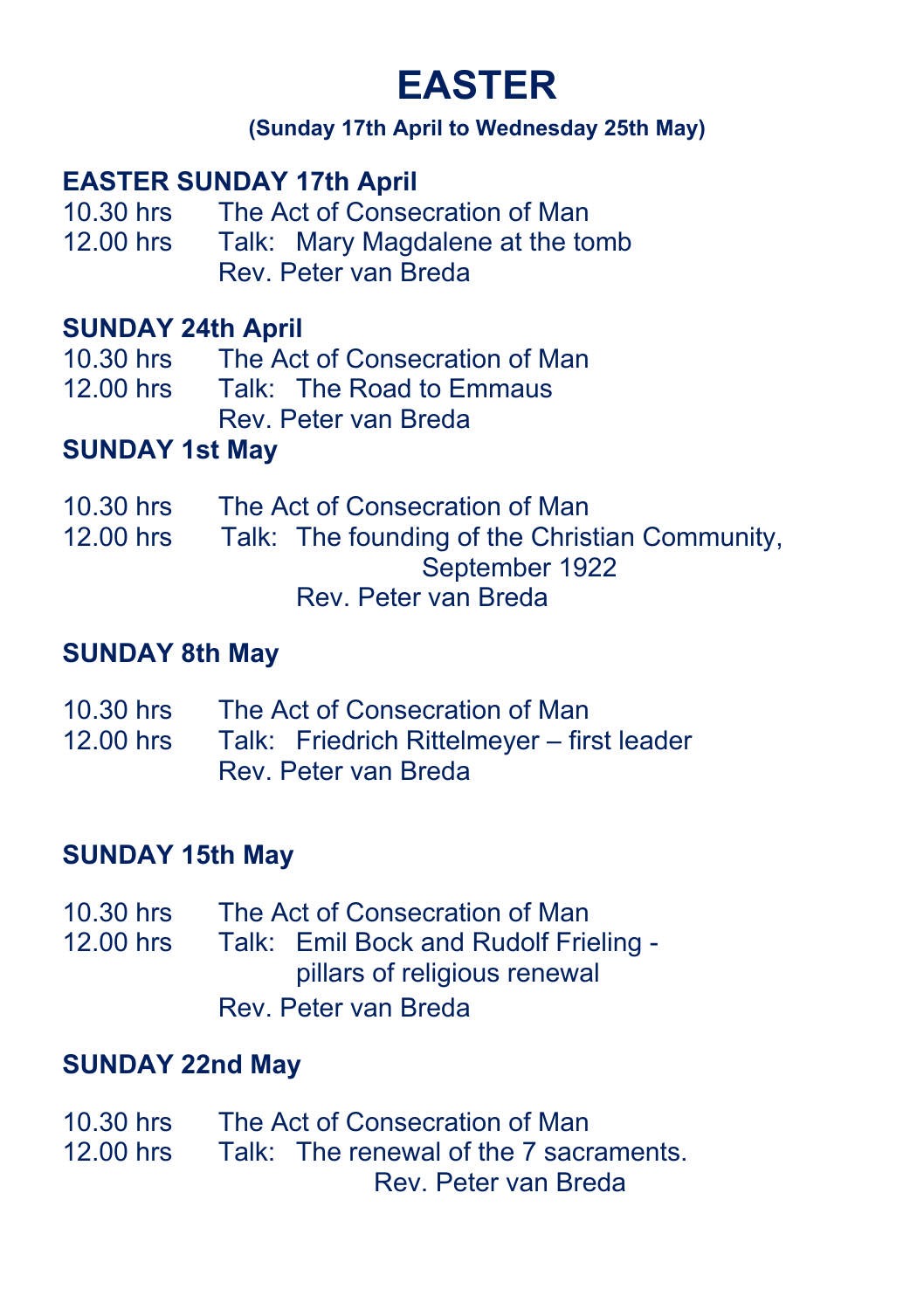# **ASCENSION**

### **THURSDAY 26th May**

11.00 hrs The Act of Consecration of Man

### **SUNDAY 29th May**

10.30 hrs The Act of Consecration of Man<br>12.00 hrs Talk: Christ conquers both the Talk: Christ conquers both the heights and the depths with unconditional love. Rev. Peter van Breda

# **WHITSUN**

### **SUNDAY 5th June**

- 10.30 hrs The Act of Consecration of Man
- 12.00 hrs Talk: The need to redeem speech in the family, social life, and in our innermost souls Rev. Peter van Breda

## **MONDAY 6th June, TUESDAY 7th June**

11.00 hrs The Act of Consecration of Man

**\* \* \* \* \***

Cover illustration: Head of the "Representative of Humanity" Wood carving by Rudolf Steiner